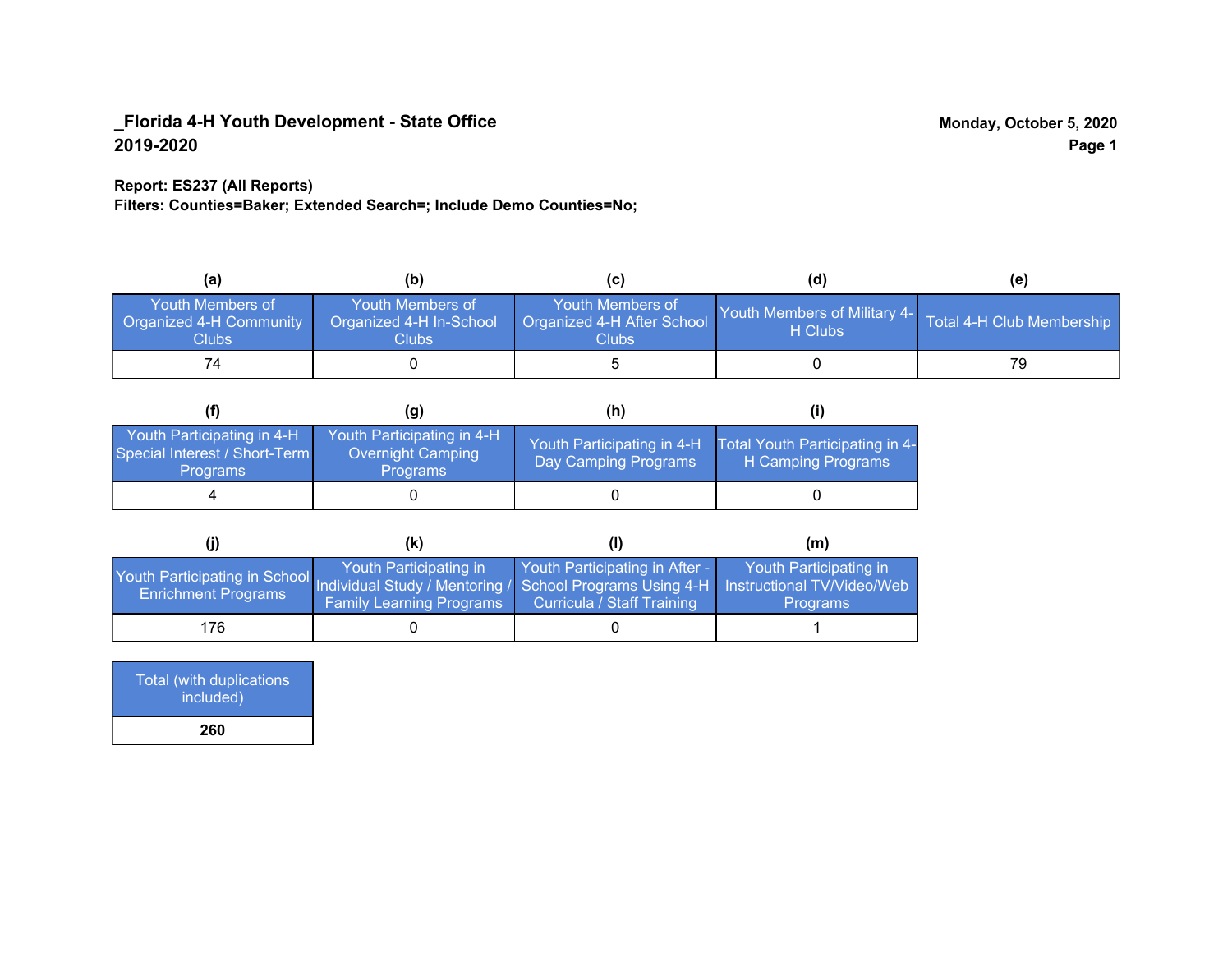**Report: ES237 (All Reports)**

**Filters: Counties=Baker; Extended Search=; Include Demo Counties=No;**

# **School Grade (duplications eliminated)**

| <b>Kinder</b> | ⊟ 1st | $\blacksquare$ 2nd $\blacksquare$ | 3rd | $-4th$ | $-5th$ | 6th | 7th | 8th | $\parallel$ 9th |  |  | 10th 11th 12th Post HS Not in School Special Total |  |
|---------------|-------|-----------------------------------|-----|--------|--------|-----|-----|-----|-----------------|--|--|----------------------------------------------------|--|
|               |       |                                   |     |        | 10     |     |     |     |                 |  |  |                                                    |  |

# **Gender of 4-H Youth Participants (duplications eliminated)**

| Male | Female | Total |
|------|--------|-------|
| 132  | 105    | 237   |

# **Place of Residence of 4-H Youth Participants (duplications eliminated)**

| l Farm | Towns of under 10,000 and<br>rural non-farm | Towns and cities (10,000-<br>50,000), and their suburbs | Suburbs of cities of over<br>50,000 | Central cities of over 50,000 | Total |
|--------|---------------------------------------------|---------------------------------------------------------|-------------------------------------|-------------------------------|-------|
| 44     | 124                                         | 69                                                      |                                     |                               | 237   |

# **Total 4-H Youth Participants (duplications eliminated)**

**Total** 

**<sup>237</sup> Note: The four totals on this page should all match.**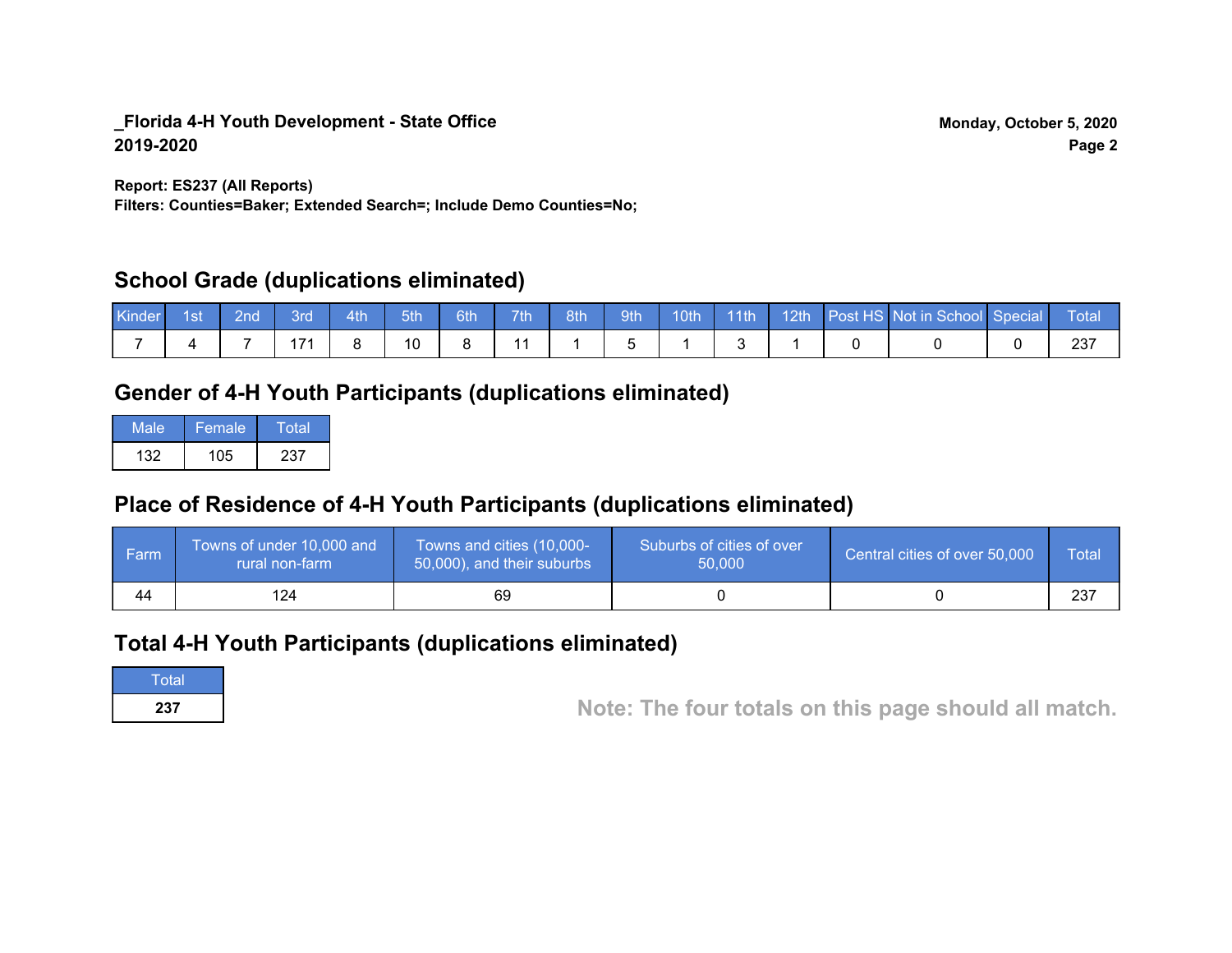**Report: ES237 (All Reports)**

**Filters: Counties=Baker; Extended Search=; Include Demo Counties=No;**

| <b>ETHNICITY</b>       | <b>TOTAL YOUTH</b> |
|------------------------|--------------------|
| Hispanic or Latino     |                    |
| Not Hispanic or Latino | 236                |

Directions: Type in the appropriate numbers for your project. Ethnicity is separate from race. YOu should indicate an ethnicity category for each participant and all racial categories that apply to each participant (i.e. a participant of more than one race would be recorded in each applicable racial category). Ideally, your total participants should equal the total of numbers in your ethicity section. Totals of racial categories will be equal to or greater than your total participants if they all report racial information.

4-H Youth Participants: Any youth taking part in programs provided as a result of action by extension personnel (professional. Paraprofessional. And volunteer). This includes youth participation in programs conducted through 1862, 1890, and 1994 land-grant universities, EFNEP, urban gardening, and other programs that may not actually use the 4-H name and emblem with participants.

| <b>RACE</b>                               | <b>TOTAL YOUTH</b> |
|-------------------------------------------|--------------------|
| American Indian or Alaskan Native         | O                  |
| Asian                                     | 0                  |
| Black or African American                 | 20                 |
| Native Hawaiian or other Pacific Islander | 0                  |
| White                                     | 208                |
| Youth Indicating More Than One Race       | 7                  |
| <b>Undetermined</b>                       | 2                  |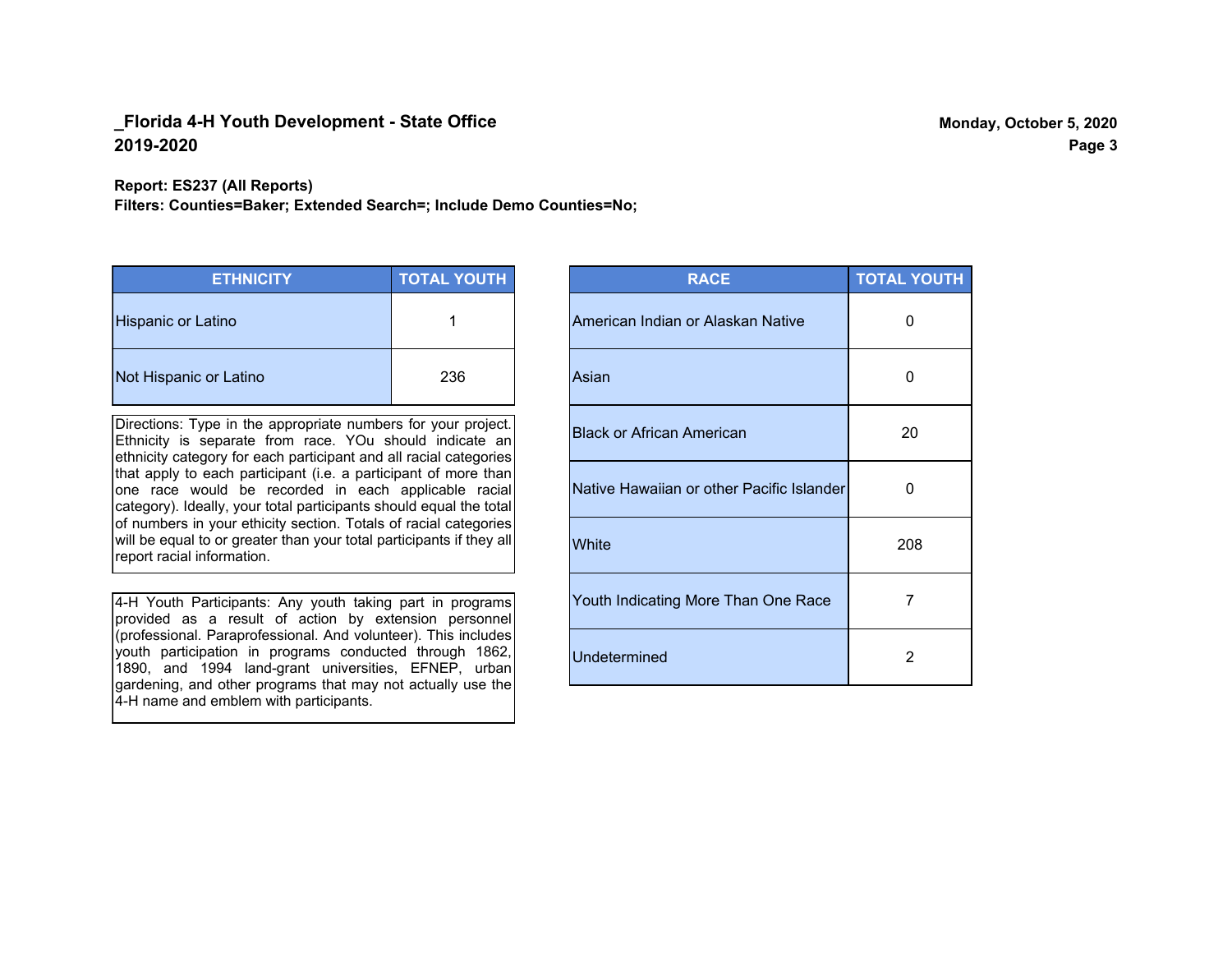**Report: ES237 (All Reports)**

**Filters: Counties=Baker; Extended Search=; Include Demo Counties=No;**

| Total Number of<br><b>Adult Volunteers</b> | <b>Total Number of</b><br>Youth Volunteers | Total |
|--------------------------------------------|--------------------------------------------|-------|
|                                            |                                            |       |

Adult Volunteer: Unpaid support for the 4-H program by an individual beyond high school age.

Youth Volunteer: Unpaid support for the 4-H program by a person who has not yet graduated from high school.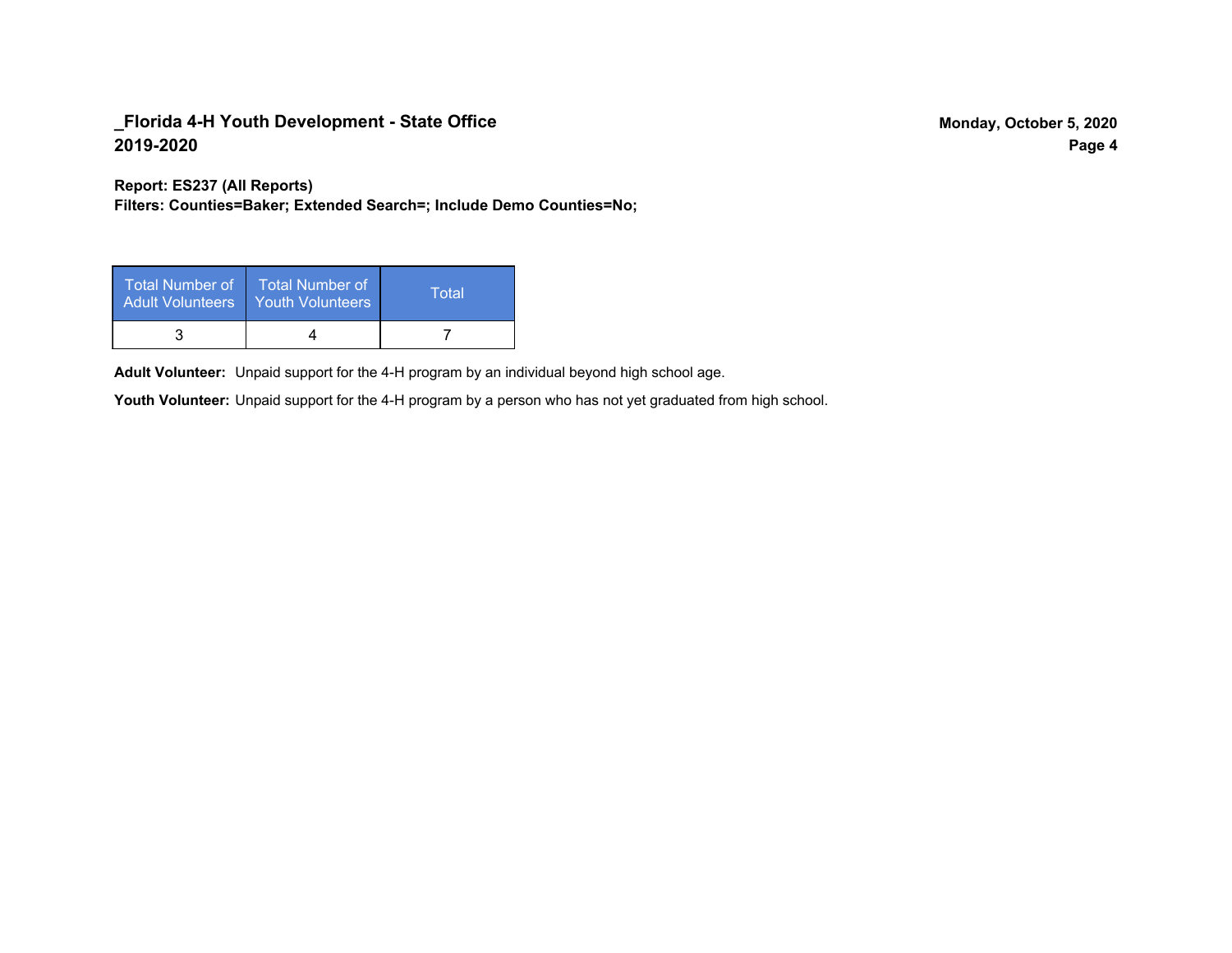1

#### **Ag in the Classroom**

| : Agriculture Awareness                   |  |
|-------------------------------------------|--|
| School Enrichment - Agriculture Awareness |  |
| School Enrichment - Pizza Garden          |  |

#### **Animals**

| (4-H Cloverbuds- ANIMALS & PETS)-retired project | 3           |
|--------------------------------------------------|-------------|
| (CAGED BIRDS) Retired Project                    | 0           |
| (GOATS) Retired Project                          | 0           |
| (GOATS-Pygmy) Retired Project                    | 0           |
| (HORSE -Advanced Horsemanship) Retired Project   | 0           |
| (HORSE - Horsemanship Science) Retired Project   | 0           |
| (LLAMAS AND ALPACAS)-retired project             | 0           |
| (POCKET PETS) Retired Project                    | 0           |
| <b>ANIMAL SCIENCES</b>                           | 0           |
| <b>BEEF</b>                                      | 5           |
| <b>CATS</b>                                      | 0           |
| <b>DAIRY CATTLE</b>                              | 0           |
| <b>DOGS</b>                                      |             |
| GOATS (Dairy)                                    | 2           |
| GOATS (Meat)                                     | $\mathbf 2$ |
| <b>HORSE</b>                                     | 3           |
| HORSE (Horseless Horse)                          |             |
| <b>PETS</b>                                      | 0           |
| <b>POULTRY</b>                                   | 6           |
| <b>RABBITS</b>                                   | 8           |
| <b>SHEEP</b>                                     | 0           |
| <b>SWINE</b>                                     | 27          |
|                                                  | 58          |

### **Biological Sciences**

| (4-H Cloverbuds-SCIENCE & TECHNOLOGY) Retired Project | $\Omega$ |
|-------------------------------------------------------|----------|
| (Marine/Aquatic-AQUARIUMS) Retired Project            | $\Omega$ |
| (Marine/Aquatic-WETLANDS) Retired Project             | $\Omega$ |
| (Sciences-WINGS) Retired Project                      | $\Omega$ |
| (Wildlife - Bats) Retired Project                     | $\Omega$ |
| (Wildlife - Butterflies- WINGS) Retired Project       | $\Omega$ |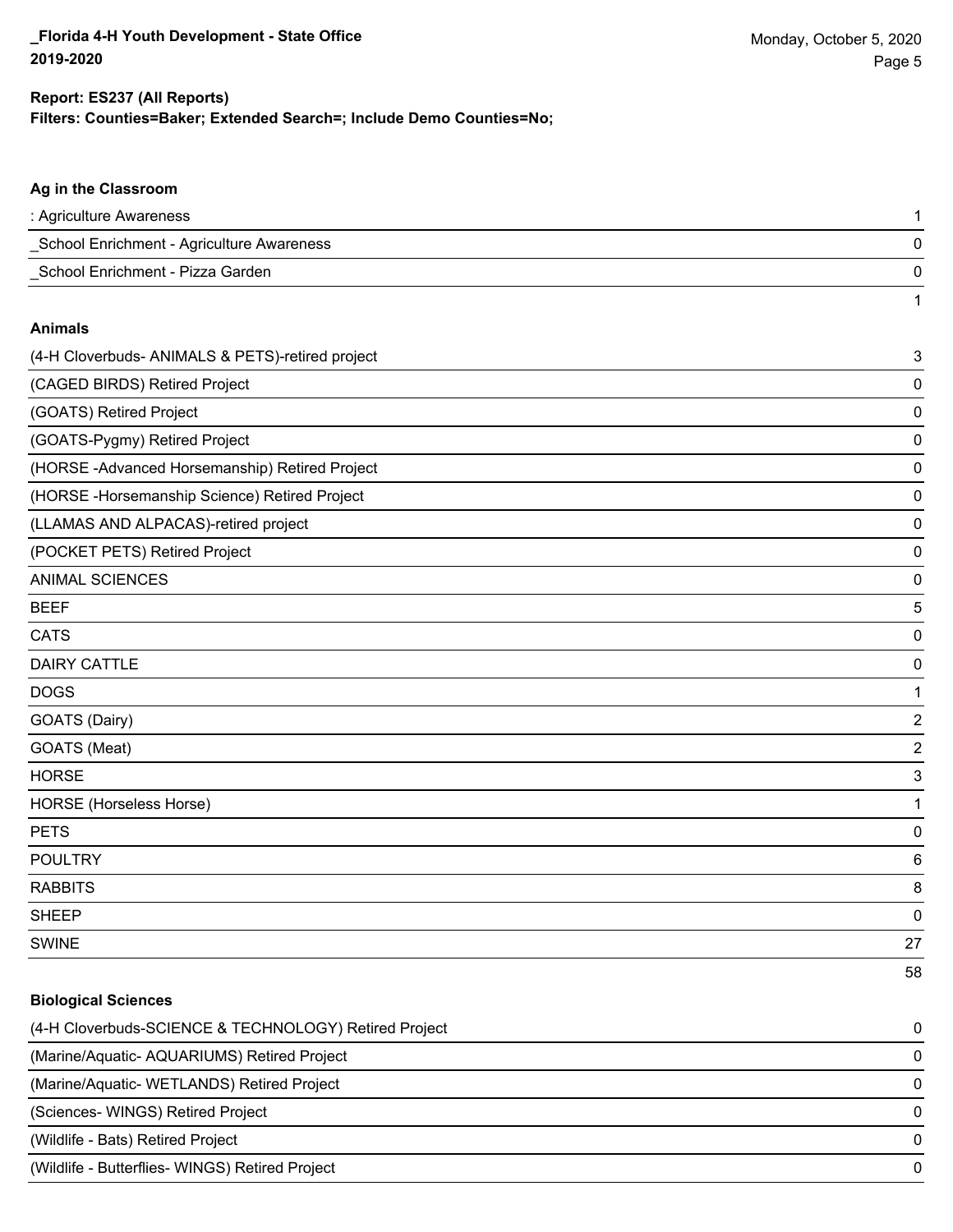## **Report: ES237 (All Reports)**

**Filters: Counties=Baker; Extended Search=; Include Demo Counties=No;**

| (Wildlife- BLUEBIRDS) Retired Project                     | 0   |
|-----------------------------------------------------------|-----|
| : ABCs of ENTOMOLOGY                                      | 0   |
| : Entomology-Apiary/Beekeeping                            | 0   |
| : Meat Sciences                                           | 0   |
| : Natural Sciences                                        | 0   |
| School Enrichment - Embryology                            | 176 |
| School Enrichment- Natural Sciences                       | 0   |
| INSECTS (ENTOMOLOGY)                                      | 0   |
| MARINE SCIENCE AND AQUATIC SCIENCES                       | 0   |
| <b>SCIENCE DISCOVERY</b>                                  | 3   |
| <b>VETERINARY SCIENCE</b>                                 | 0   |
|                                                           | 179 |
| <b>Civic Engagement</b>                                   |     |
| (4-H Cloverbuds- CITIZENSHIP)-retired project             | 0   |
| (Citizenship-INTERGENERATIONAL) Retired Project           | 0   |
| <b>CITIZENSHIP</b>                                        | 0   |
| CITIZENSHIP-COMMUNITY SERVICE                             | 1   |
| CULTURAL AND GLOBAL EDUCATION                             | 0   |
|                                                           | 1   |
| <b>Communications and Expressive Arts</b>                 |     |
| (4-H Cloverbuds- COMMUNICATIONS) Retired Project          | 0   |
| (4-H Cloverbuds- VISUAL-LEISURE ARTS) Retired Project     | 0   |
| (FILMMAKING) Retired Project                              | 0   |
| (LEISURE ARTS- Arts & Crafts) Retired Project             | 0   |
| (Leisure Arts- COLLECTIBLES) Retired Project              | 0   |
| (PHOTOGRAPHY) Retired Project                             | 0   |
| (PUBLIC SPEAKING) Retired Project                         | 0   |
| (VISUAL ARTS) Retired Project                             | 0   |
| School Enrichment - 4-H Tropicana Public Speaking Program | 0   |
| <b>COMMUNICATIONS AND PUBLIC SPEAKING</b>                 | 0   |
| <b>EXPRESSIVE ARTS</b>                                    | 1   |
| <b>VISUAL ARTS</b>                                        | 0   |
|                                                           | 1   |
| <b>Community / Volunteer Service</b>                      |     |

(Citizenship-PUBLIC ADVENTURES) Retired Project 0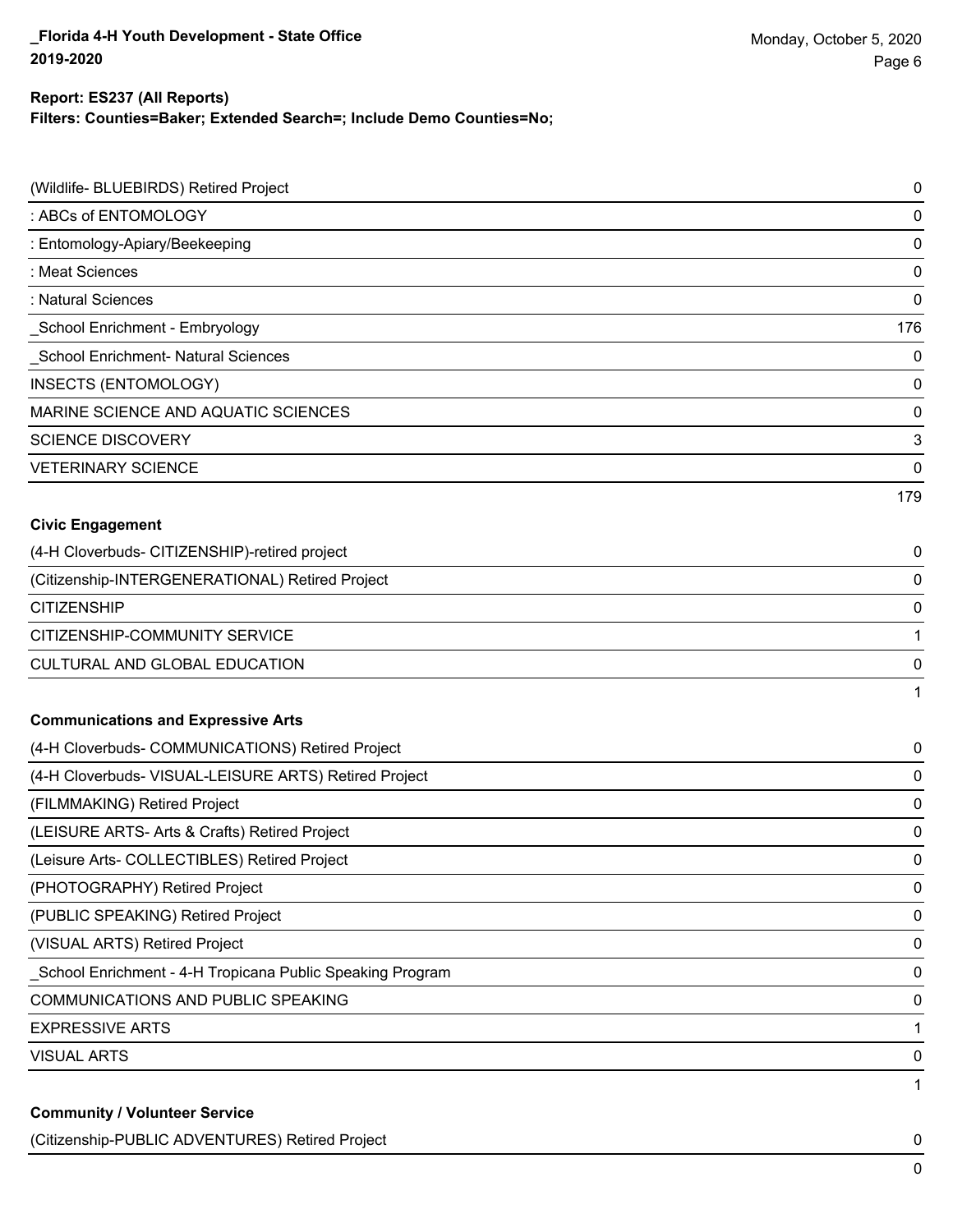**Consumer and Family Science**

## **Filters: Counties=Baker; Extended Search=; Include Demo Counties=No; Report: ES237 (All Reports)**

| (4-H Cloverbuds- CLOTHING) Retired project                   | 0  |
|--------------------------------------------------------------|----|
| (CHILD DEVELOPMENT Babysitting) Retired Project              | 0  |
| (Clothing - SELECTION) Retired Project                       | 0  |
| (Clothing - SEWING) Retired Project                          | 0  |
| (Clothing-Sewing- QUILTING) Retired Project                  | 0  |
| (CONSUMER EDUCATION AND SHOPPING) Retired Project            | 0  |
| (Human Development - Talking with TJ) Retired Project        | 0  |
| (HUMAN DEVELOPMENT) Retired Project                          | 0  |
| (Human Development-CHOICES) Retired Project                  | 0  |
| (Money Management -FINANCIAL CHAMPIONS) Retired Project      | 0  |
| : Consumer Choices Event                                     | 0  |
| 4-H CLOVERBUDS                                               | 22 |
| Animal Science- ALL ABOUT ANIMALS                            | 0  |
| Animal Sciences- LIVESTOCK JUDGING                           | 0  |
| Animals-PETS/SMALL ANIMALS                                   | 0  |
| CHILD DEVELOPMENT & CHILD CARE                               | 0  |
| Citizenship-SERVICE LEARNING                                 | 0  |
| <b>CLOTHING &amp; SEWING</b>                                 | 0  |
| <b>Exploring Farm Animals</b>                                | 0  |
| Hog-n-Ham Project                                            | 0  |
| Marine Science                                               | 0  |
| MONEY MANAGEMENT                                             | 0  |
| Performing Arts-DANCE/MOVEMENT                               | 0  |
| Pet Pals                                                     | 0  |
| Plant Pals, K-3 (5-8 yrs)                                    | 0  |
| test                                                         | 0  |
| Wildlife - Birds                                             | 0  |
|                                                              | 22 |
| <b>Environmental Education / Earth Sciences</b>              |    |
| (4-H Cloverbuds- ENVIRONMENT-Earth Sciences) Retired Project | 0  |
| : Recycling                                                  | 0  |
| : Water Education                                            | 0  |
| School Enrichment - Project Learning Tree                    | 0  |
| School Enrichment- Environmental Sciences                    | 0  |
| <b>EARTH SCIENCES</b>                                        | 0  |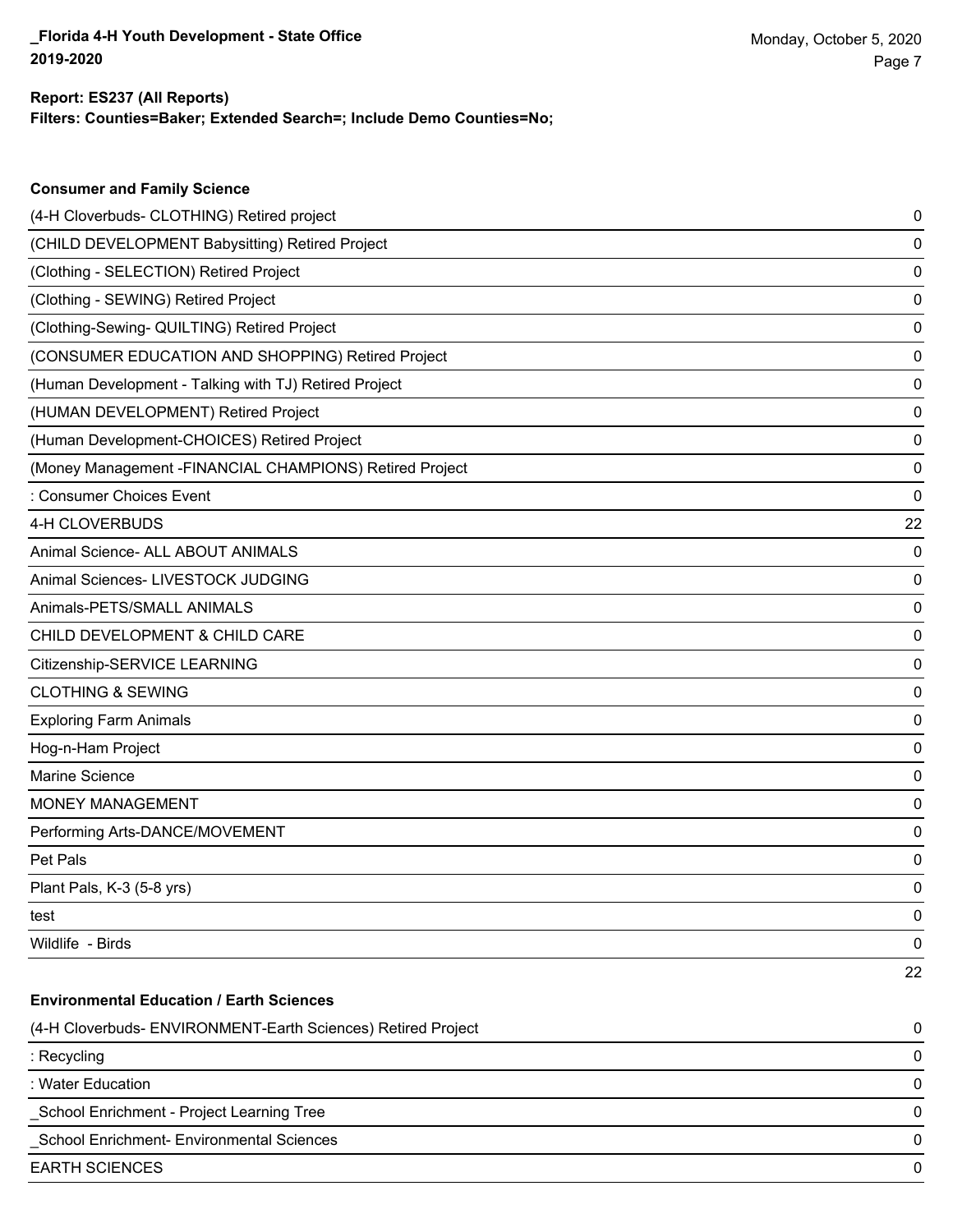**Filters: Counties=Baker; Extended Search=; Include Demo Counties=No;**

| <b>ENERGY</b>                                         | $\mathbf 0$ |
|-------------------------------------------------------|-------------|
| <b>ENVIRONMENTAL SCIENCES</b>                         | $\Omega$    |
| <b>FORESTRY</b>                                       | 0           |
| <b>OUTDOOR EDUCATION</b>                              | 1           |
| SOIL AND WATER SCIENCES                               | 0           |
| <b>SPORTFISHING</b>                                   | $\Omega$    |
| <b>SS - SHOOTING SPORTS</b>                           | 0           |
| <b>SS-ARCHERY</b>                                     | 0           |
| SS-HUNTING 10y/o                                      | 0           |
| SS-MUZZLELOADING 12y/o                                | 0           |
| SS-RIFLE, AIR                                         | 0           |
| SS- RIFLE, SMALL BORE                                 | $\Omega$    |
| SS-SHOTGUN 10y/o                                      | $\Omega$    |
| <b>WILDLIFE &amp; HABITATS</b>                        | 0           |
|                                                       | 1           |
| <b>Foods and Nutrition</b>                            |             |
| (4-H Cloverbuds- FOODS & NUTRITION) Retired Project   | 0           |
| (Food - SPORTS NUTRITION) Retired Project             | $\Omega$    |
| (FOOD AND FOOD PRESERVATION SCIENCES) Retired Project | 0           |
| (FOOD PREP AND COOKING) Retired Project               | 0           |
| (Food Prep- BREADS & BREADMAKING) Retired Project     | 0           |

(Food Prep- DAIRY FOODS) Retired Project 0

(Food Prep- MICROWAVE MAGIC) Retired Project 0

(Food Science- FOOD PRESERVATION) Retired Project 0

\_School Enrichment - Up for the Challenge 0 \_School Enrichment - YUM 0 \_School Enrichment - YUMMEE 0 \_School Enrichment- Nutrition 0 FOOD & NUTRITION 1

#### **Health**

| (Health-HEALTH ROCKS) Retired Project       |  |
|---------------------------------------------|--|
| (HEALTH: PHYSICAL ACTIVITY) Retired Project |  |
| : Healthy Living                            |  |
| PERSONAL WELL BEING                         |  |
|                                             |  |

1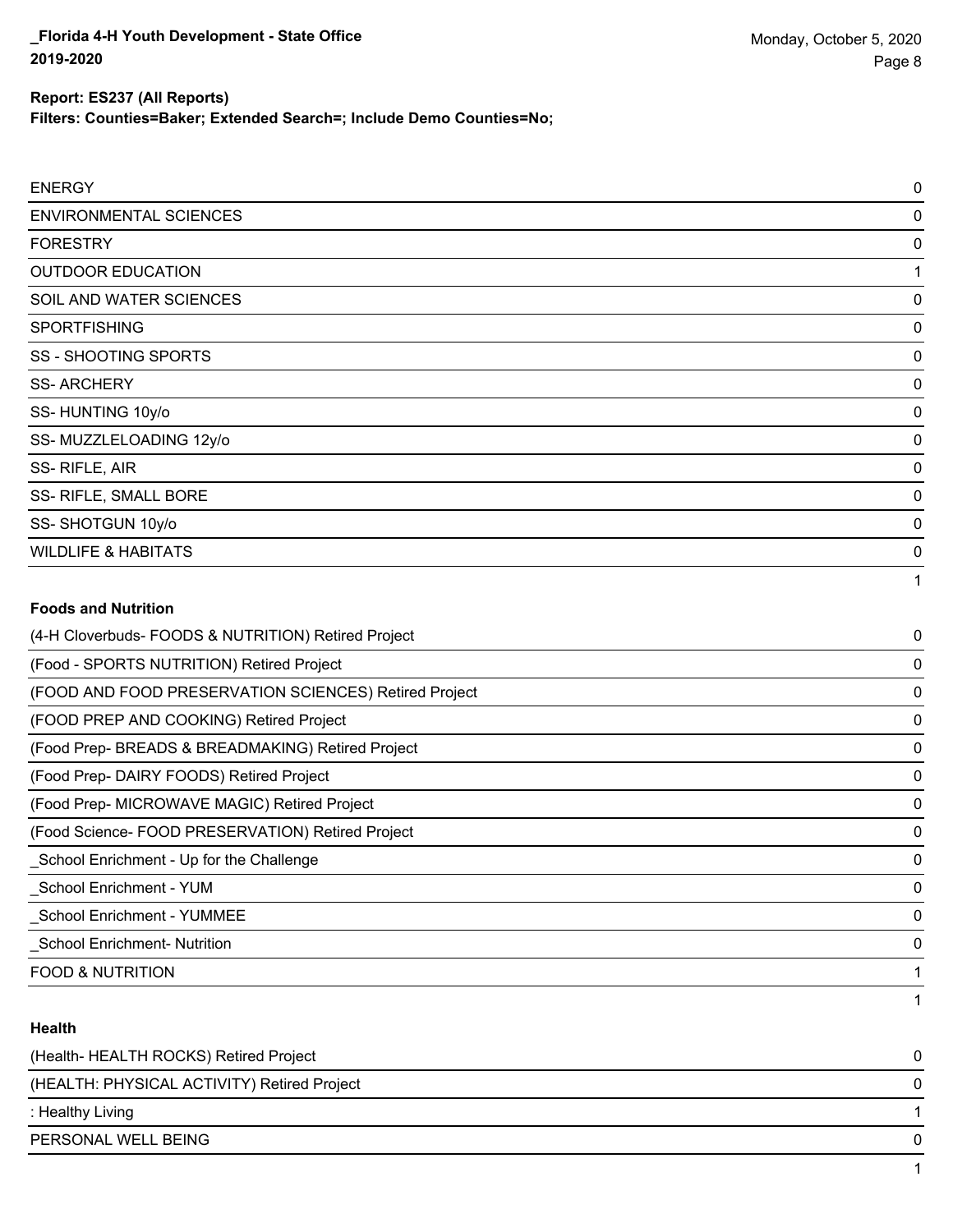#### **Report: ES237 (All Reports)**

**Filters: Counties=Baker; Extended Search=; Include Demo Counties=No;**

| <b>Leadership and Personal Development</b>                 |   |
|------------------------------------------------------------|---|
| (4-H Cloverbuds- LEADERSHIP) Retired Project               | 0 |
| (4-H Cloverbuds_DISCOVERY Projects) Retired Project        | 0 |
| (Home Environment- CHANGING SPACES) Retired Project        | 0 |
| (Plant Sciences - Mowing for Money) Retired Project        | 0 |
| (Workforce Prep- CAREER DEVELOPMENT) Retired Project       | 0 |
| (Workforce Prep- ENTREPRENEURSHIP) Retired Project         | 0 |
| : Character Education                                      | 0 |
| : Personal Development                                     | 0 |
| <b>EXPLORING 4-H</b>                                       | 0 |
| LEADERSHIP DEVELOPMENT                                     | 1 |
| <b>WORKPLACE PREPARATION</b>                               | 0 |
|                                                            | 1 |
| <b>Personal Safety</b>                                     |   |
| (Health and Safety- ATV SAFETY) Retired Project            | 0 |
| (Health- EMERGENCY PREPARDNESS) Retired Project            | 0 |
| <b>ATV SAFETY</b>                                          | 0 |
| <b>SAFETY</b>                                              | 0 |
|                                                            | 0 |
| <b>Physical Sciences</b>                                   |   |
| (ASTRONOMY) Retired Project                                | 0 |
| : Weather and Climate                                      | 0 |
| <b>AEROSPACE</b>                                           | 0 |
|                                                            | 0 |
| <b>Plant Science</b>                                       |   |
| (4-H Cloverbuds- PLANT SCIENCES-Gardening) Retired Project | 0 |
| (GROWING CITRUS) Retired Project                           | 0 |
| (Plant Sciences-GARDENING) Retired Project                 | 0 |
| (Plants - Gardening - FLOWERS) Retired Project             | 0 |

(Plants -Gardening- VEGETABLES) Retired Project 0

(Plants -Gardening-CONTAINER GARDENING) Retired Project 0

\_School Enrichment- Gardening and Plants 0

**GARDENING AND PLANTS** 1

GARDENING AND PLANTS: JR MASTER GARDENER 0